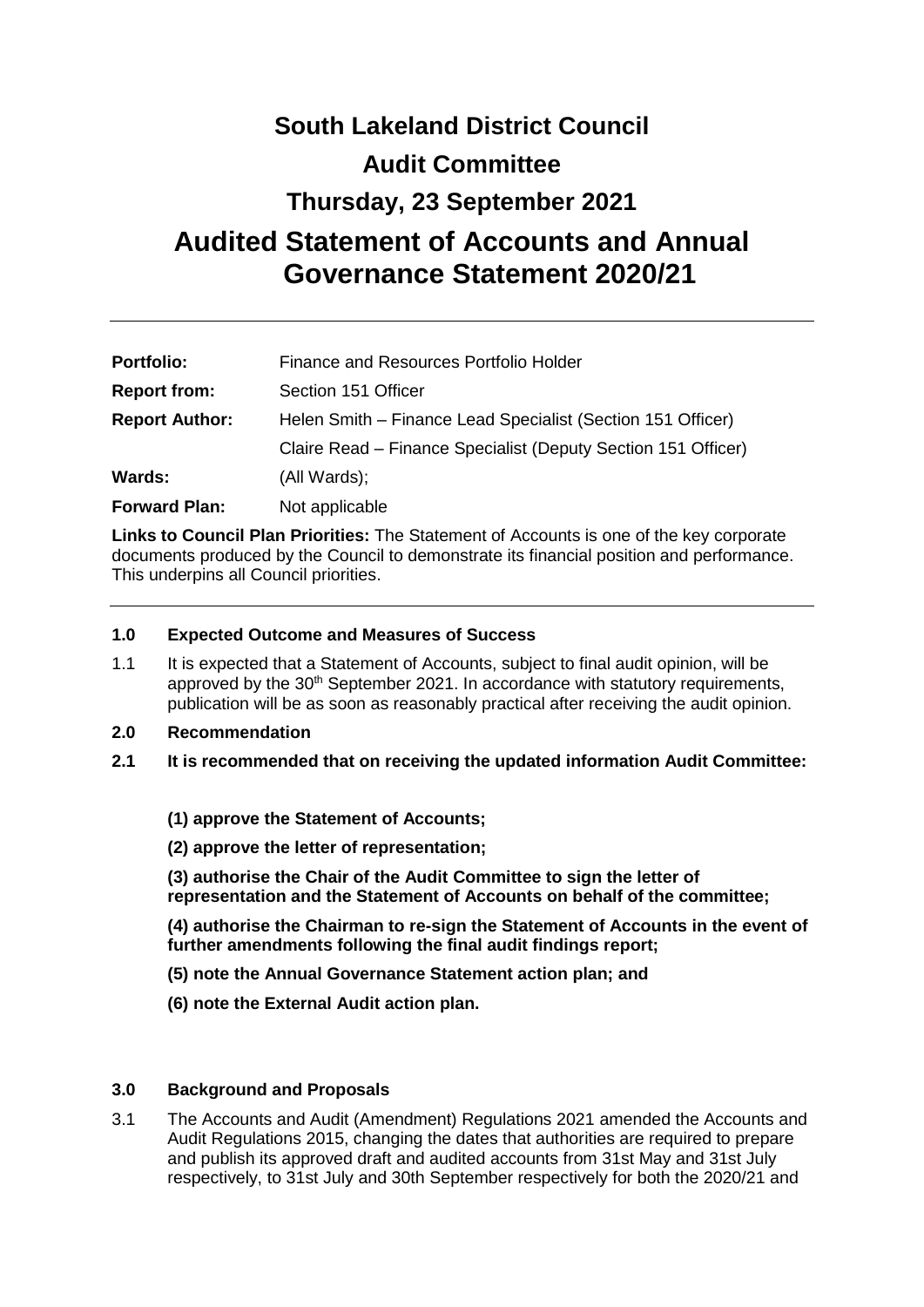2021/22 accounts. As reported to Audit Committee in July 20212, the Council's accounts were submitted to the External Auditor on 18 June 2021 in accordance with internal timelines, and significantly ahead of the revised statutory deadline.

- 3.2 The unaudited Statement of Accounts for 2020/21 were approved by the Finance Lead Specialist (Section 151 Officer) on 18 June 2021. The accounts were subject to public inspection (from 21 June 2021) where the general public could raise objections, questions and comments with the External Auditor. The revised Accounts and Audit Regulations 2015 require that the 2020/21 accounts should be considered and approved by members and published no later than the 30 September 2021, or as soon as reasonably practicable after the receipt of the auditor's final report (if later than 30 September).
- 3.3 The audit process is currently being finalised and a number of amendments have been identified. This includes some items where changes are required because of changed circumstances – including the Government amending the calculation of a grant and a change in valuations by the Cumbria Pension Fund. These amendments are detailed in Appendix 1 to this report. The significant changes are:
	- a) Amended treatment of capital receipts: under correct accounting treatment income due but not received by 31 March each year should be treated as a deferred capital receipt but has been treated as a capital receipt. The deferred capital receipt is then reversed when the capital receipt is received. This incorrect treatment has been applied since the Large Scale Voluntary Transfer of the housing stock and will require a prior period adjustment and a third balance sheet to be inserted to show the balances at 1 April 2019 for 2019/20 as well as the usual 31 March 2020 balances. This amendment will have little impact as the capital receipts due from South Lakes Housing are all payable by the end of April following the year-end so this change will not have a significant impact on the ability to spend the receipts.
	- b) Tax Income Guarantee grant due: the Government made an error in the calculator issued to calculate income due from this new grant for business rates (grant is also due relating to council tax: this calculation was correct). An additional £122,157 will be payable in 2021/22 relating to 2020/21 and will be recognised in the Comprehensive Income and Expenditure account and transfer to the Tax Income Guarantee reserve. This grant is to offset reductions in income in 2021/22 due to Covid-19-related adjustments to business rates in 2020/21.
	- c) NNDR from Pool: accounting for business rates requires billing authorities to calculate the income due compared to their business rate baseline and to pay a levy of 50% of any surplus to the Government unless part of a business rate pool where the levy is paid to the pool and then shared between members of the pool. The baseline for 2019/20 (£2,213,086) was used for the estimate of the 2020/21 pool contributions instead of the baseline for 2020/21 (£2,249,145), which has resulted in recognising too much income from the pool. This has now been reconciled with figures from the NNDR pool accounts, which were not available in June 2021 when this Council's accounts were prepared. Income from the pool will reduce from £896,903 to £593,255. This will reduce the balance on the NNDR Pool Income Reserve from £3.124m to £2,820 and the NNDR Pool Volatility Reserve from £0.4m to £0.36.
- 3.4 The revised statement of accounts, including any further amendments agreed between officers and external audit, are being prepared and it is expected that they will be ready for distribution by 21 September 2021. It is expected that the Audit Findings Report will be ready at the same time and both will be circulated prior to the meeting.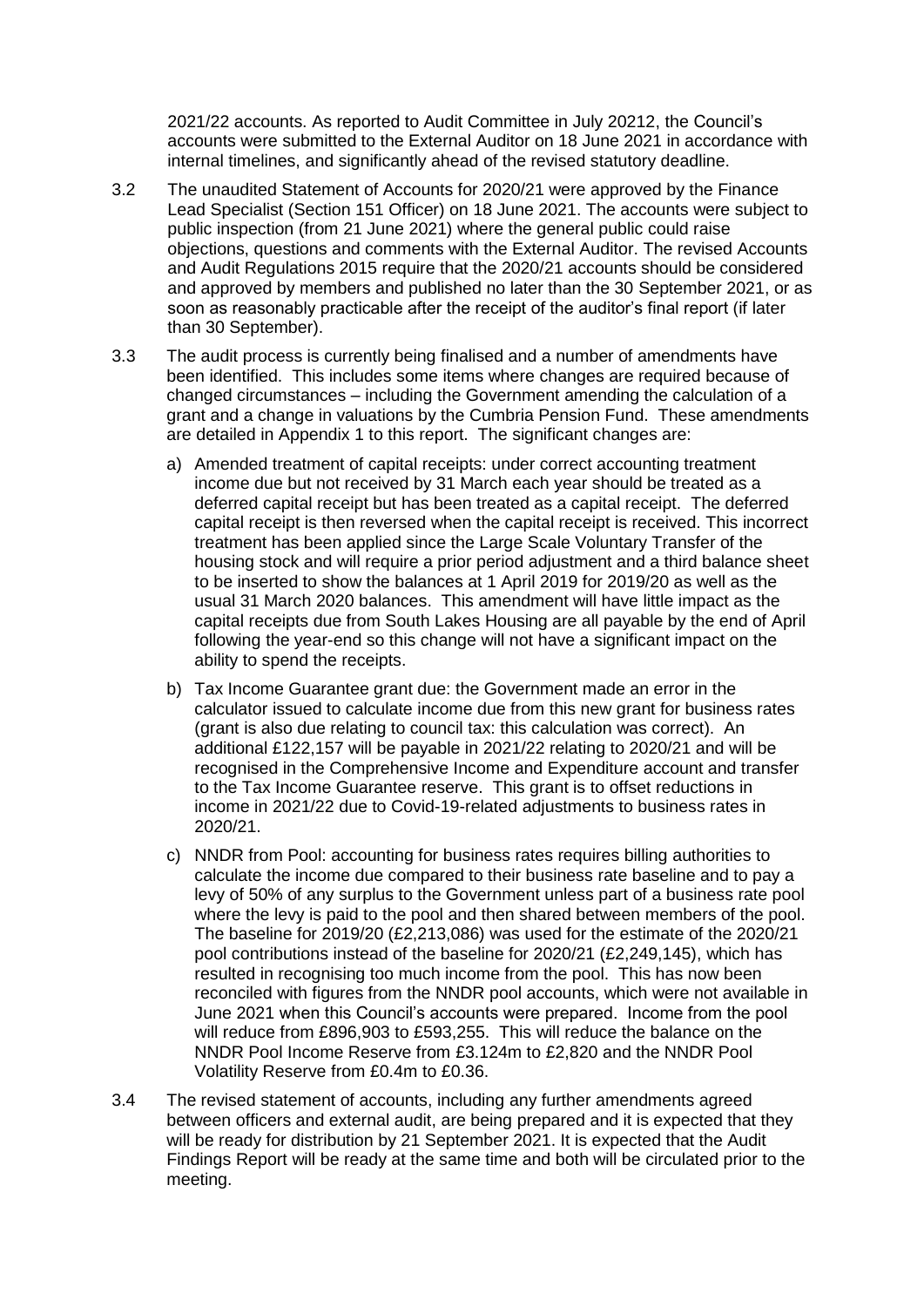- 3.5 A small number of non-trivial disclosure changes are required and these will be included within the revised statements which will be distributed prior to this meeting of Audit Committee. These amendments will be detailed in the Audit Findings Report.
- 3.6 The Audit Findings Report will cover only the review of the Statement of Accounts and associated documents. The Value for Money review is being carried out separately and will be reported to a later meeting of Audit Committee.
- 3.7 As part of the audit of the accounts the Council are required to issue a letter of Representation to the External Auditor. A copy of the letter will be distributed when available and form *Appendix 2.* This forms part of the overall assurance required by the external auditor in providing their opinion. This needs to be approved and signed by the Section 151 Officer and the Chairman of the Audit Committee.
- 3.8 Published alongside the Statement of Accounts is the Annual Governance Statement (AGS), this has been updated for actions that have now been taken. The AGS will be re-signed by the Chief Executive and the Leader of the Council. A copy of the AGS action plan is attached as *Appendix 3.* Implementation of the actions will be monitored through the Audit Committee throughout 2021/22.
- 3.9 Included in External Audit's finding's report will be recommendations that have been agreed with management and progress will be reported on during the course of the 2021/22 audit. A copy of these recommendations and managements response will be distributed when available and will form *Appendix 4.*

| <b>Appendix No.</b> | <b>Name of Appendix</b>                                    |
|---------------------|------------------------------------------------------------|
|                     | Summary of amendments to the 2020/21 Statement of Accounts |
|                     | Draft Letter of representation 2020/21 (to follow)         |
| З                   | Annual Governance Statement Action Plan                    |
|                     | Audit Action Plan (to follow)                              |
| 5                   | Audited Statement of Accounts and AGS 2020/21 (to follow)  |

## **4.0 Appendices Attached to this Report**

#### **5.0 Consultation**

5.1 The unaudited statements were published on the Council's website on 21 June 2021 and were open to scrutiny and comment by members of the public from 21 June 2021 in line with the Local Audit and Accountability Act 2014 and the Accounts and Audit Regulations 2015. The unaudited statements were reported to Audit Committee on 29 July 2021.

# **6.0 Alternative Options**

- 6.1 The report does not present any alternative options; there is a statutory deadline of 30 September 2021 for publication of the 2020/21 Statement of Accounts or as soon as reasonably practical after the receipt of the Audit Opinion.
- 6.2 It is a requirement to follow proper accounting practice when preparing the Statement of Accounts. There are alternative interpretations of proper accounting practice in some circumstances. Officers have considered potential alternative treatments with external auditors and applied the treatment that is most appropriate based on professional judgement. Areas where significant judgements are made are reported within the accounts.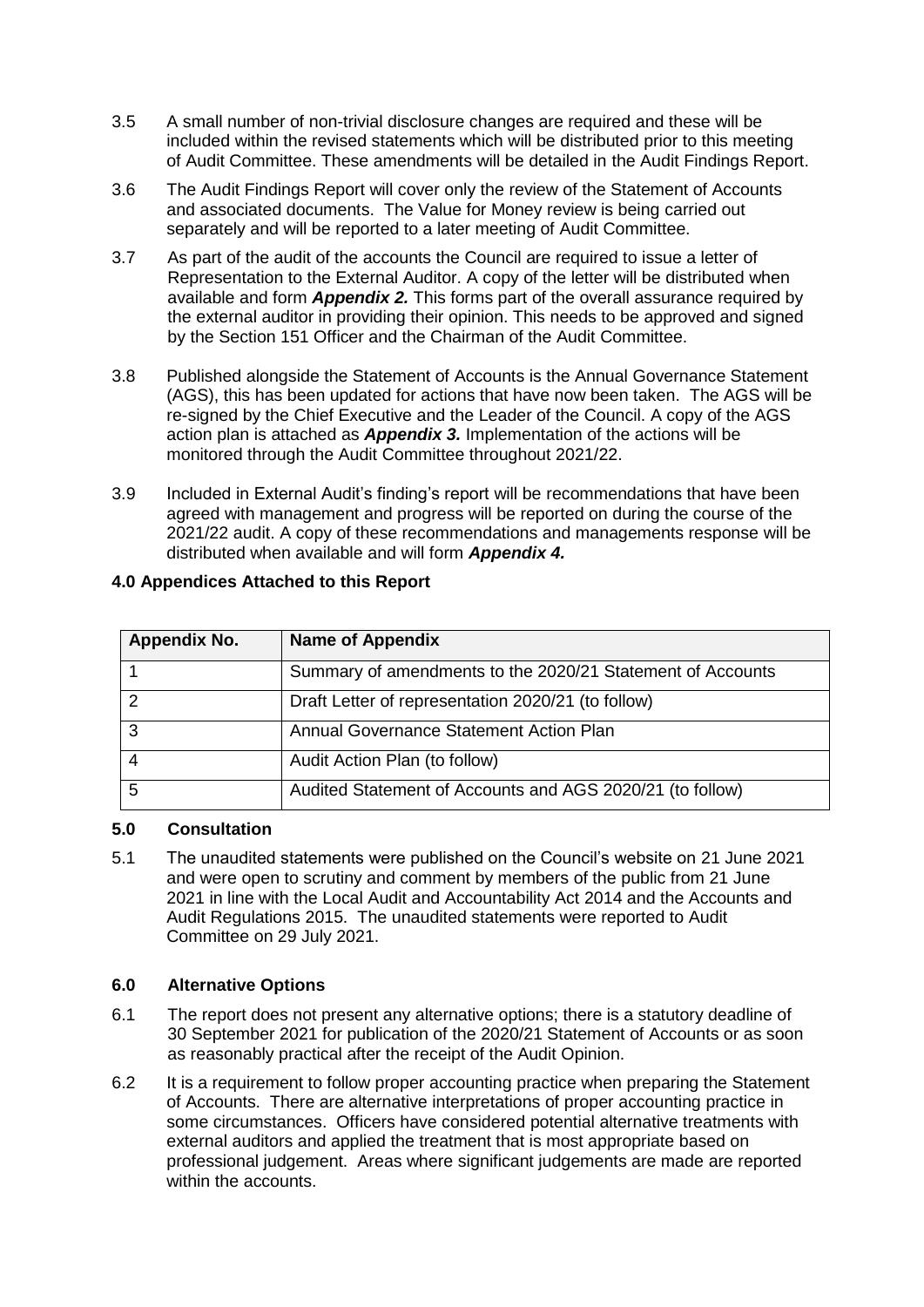## **7.0 Implications**

#### **Financial, Resources and Procurement**

7.1 There are no additional financial implications other than those contained in the report

#### **Human Resources**

7.2 There are no direct human resource implications of this report

#### **Legal**

7.3 There are no direct legal implications of this report. The revised Accounts and Audit Regulations 2015 require that the 2020/21 accounts should be considered and approved by members and published no later than the 30 September 2021, or as soon as reasonably practicable after the receipt of the auditor's final report (if later than 30 September).

The Monitoring Officer has been involved and has contributed to both the Annual Governance Statement and Action plan.

#### **Health and Sustainability Impact Assessment**

- 7.4 Have you completed a Health and Sustainability Impact Assessment? No
- 7.5 If you have not completed an Impact Assessment, please explain your reasons: The Statement of Accounts and AGS are historic documents relating to activities that have occurred during 2020/21
- 7.6 Summary of Health and Sustainability Impacts

|                                          |                                                                                      | <b>Positive</b> | <b>Neutral</b> | <b>Negative</b> | <b>Unknown</b> |
|------------------------------------------|--------------------------------------------------------------------------------------|-----------------|----------------|-----------------|----------------|
| <b>Environment</b><br>and Health         | Greenhouse gases<br>emissions                                                        |                 |                |                 | X              |
|                                          | <b>Air Quality</b>                                                                   |                 |                |                 | X              |
|                                          | <b>Biodiversity</b>                                                                  |                 |                |                 | X              |
|                                          | Impacts of Climate<br>Change                                                         |                 |                |                 | X              |
|                                          | Reduced or zero<br>requirement for energy,<br>building space, materials<br>or travel |                 |                |                 | X              |
|                                          | <b>Active Travel</b>                                                                 |                 |                |                 | X              |
| <b>Economy and</b><br><b>Culture</b>     | Inclusive and sustainable<br>development                                             |                 |                |                 | X              |
|                                          | Jobs and levels of pay                                                               |                 |                |                 | $\mathsf{X}$   |
|                                          | Healthier high streets                                                               |                 |                |                 | X              |
|                                          | Culture, creativity and<br>heritage                                                  |                 |                |                 | X              |
| <b>Housing and</b><br><b>Communities</b> | Standard of housing                                                                  |                 |                |                 | X              |
|                                          | Access to housing                                                                    |                 |                |                 | X              |
|                                          | Crime                                                                                |                 |                |                 | X              |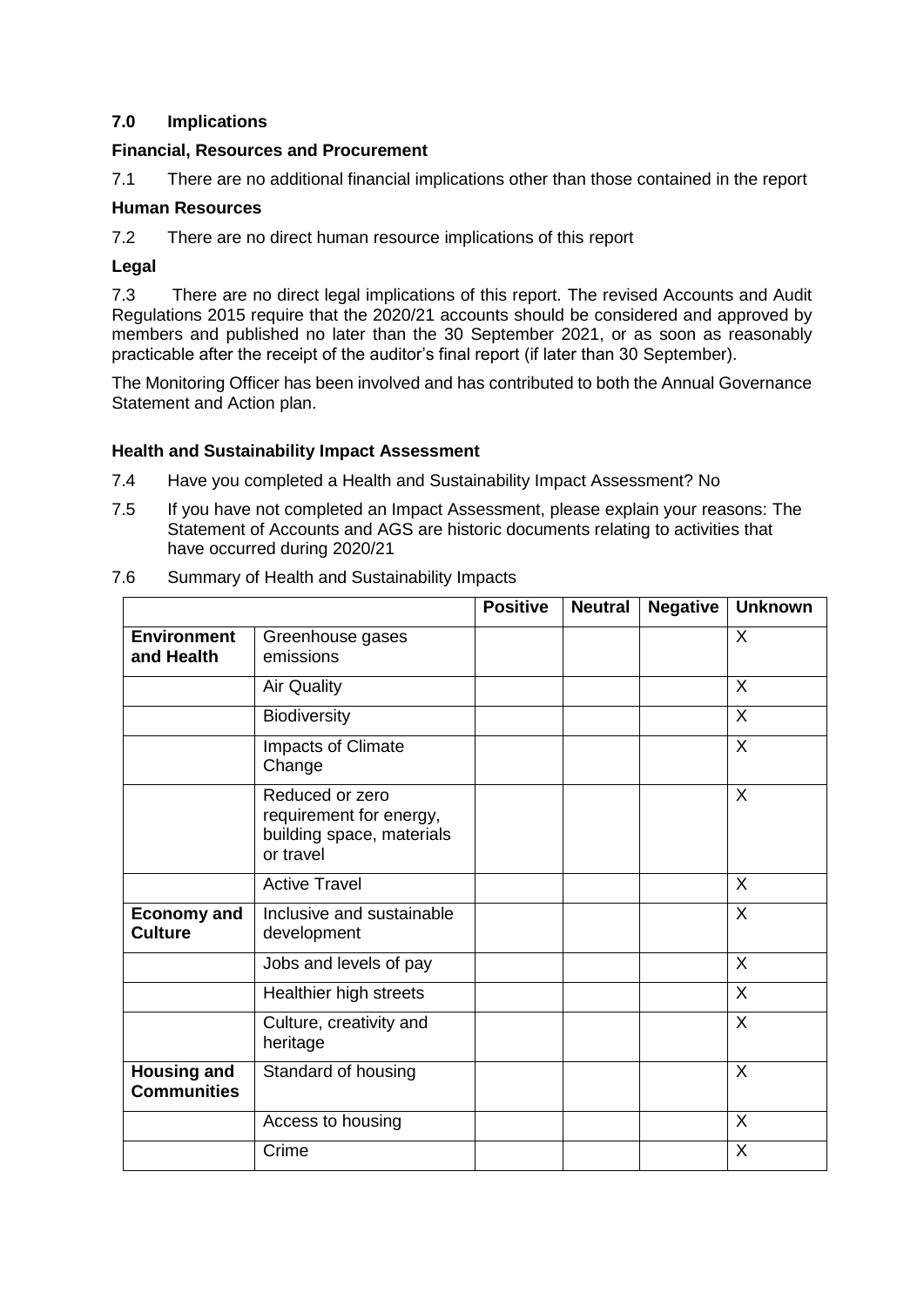| - - -<br>אווי״ "<br>ים |  |  |  |  |
|------------------------|--|--|--|--|
|------------------------|--|--|--|--|

## **Equality and Diversity**

- 7.7 Have you completed an Equality Impact Analysis? No
- 7.8 If you have not completed an Impact Analysis, please explain your reasons: The Statement of Accounts and AGS are historic documents relating to activities that have occurred during 2020/21.
- 7.9 Summary of Equality and Diversity impacts

| Please indicate: $P =$ Positive impact; $0 =$ Neutral; N = Negative; Enter "X" |   |          |   |  |
|--------------------------------------------------------------------------------|---|----------|---|--|
| Age                                                                            | P | 0        | N |  |
| <b>Disability</b>                                                              | Р | 0        | N |  |
| Gender reassignment (transgender)                                              | Р | $\Omega$ | N |  |
| Marriage & civil partnership                                                   | Р | 0        | N |  |
| <b>Pregnancy &amp; maternity</b>                                               | P | $\Omega$ | N |  |
| <b>Race/ethnicity</b>                                                          | P | 0        | N |  |
| <b>Religion or belief</b>                                                      | P | $\Omega$ | N |  |
| Sex/gender                                                                     | P | 0        | N |  |
| <b>Sexual orientation</b>                                                      | P | 0        | N |  |
| <b>Armed forces families</b>                                                   | Р | 0        | N |  |
| <b>Rurality</b>                                                                | P | 0        | N |  |
| Socio-economic disadvantage                                                    | P | 0        | N |  |

| <b>Risk Management</b>                                                                                      | <b>Consequence</b>                                                                 | <b>Controls required</b>                                                                                                                                            |
|-------------------------------------------------------------------------------------------------------------|------------------------------------------------------------------------------------|---------------------------------------------------------------------------------------------------------------------------------------------------------------------|
| The risk is that the accounts are<br>not authorised, audited and<br>published by the statutory<br>deadline. | The Council's reputation<br>for good financial<br>governance may be<br>diminished. | External audit of accounts<br>within statutory deadlines<br>to provide Audit<br>Committee with assurance<br>that the accounts<br>represent a true and fair<br>view. |

#### **Contact Officers**

Claire Read, Finance Specialist, 01539 793152, [Claire.Read@southlakeland.gov.uk](mailto:Claire.Read@southlakeland.gov.uk)

Helen Smith, Finance Lead Specialist, 01539 793147, [h.smith@southlakeland.gov.uk](mailto:h.smith@southlakeland.gov.uk)

#### **Background Documents Available**

| <b>Name of Background document</b>                                                                                                             | Where it is available |
|------------------------------------------------------------------------------------------------------------------------------------------------|-----------------------|
| Statement of Accounts and Annual   https://tinyurl.com/5vmy8bj4<br>Governance Statement 2020/21<br>reported to Audit Committee 29 July<br>2021 |                       |